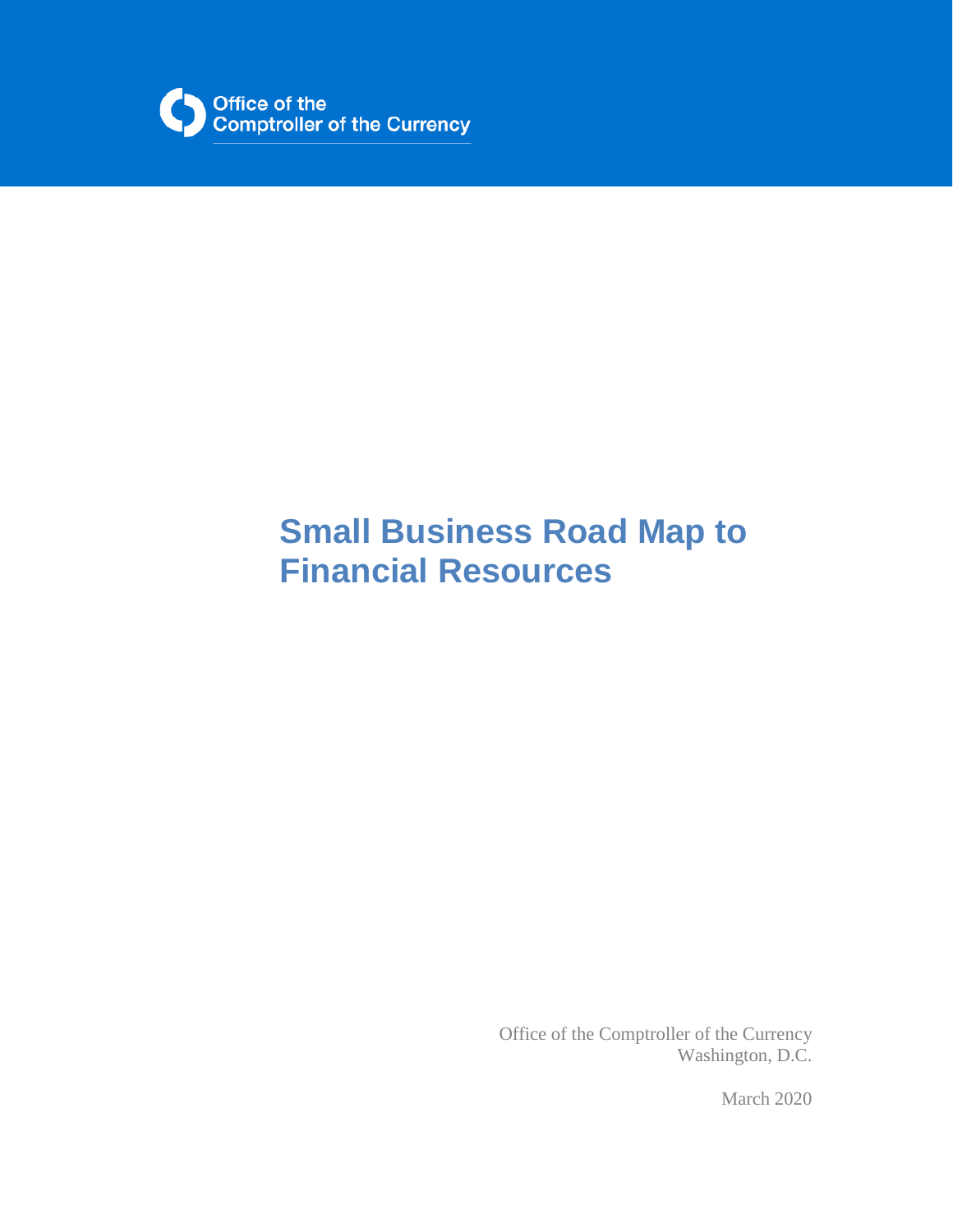## **Contents**

| USDA Rural Development Business and Industry Loan Guarantee Program 14 |  |
|------------------------------------------------------------------------|--|
|                                                                        |  |
|                                                                        |  |
|                                                                        |  |
|                                                                        |  |
|                                                                        |  |
|                                                                        |  |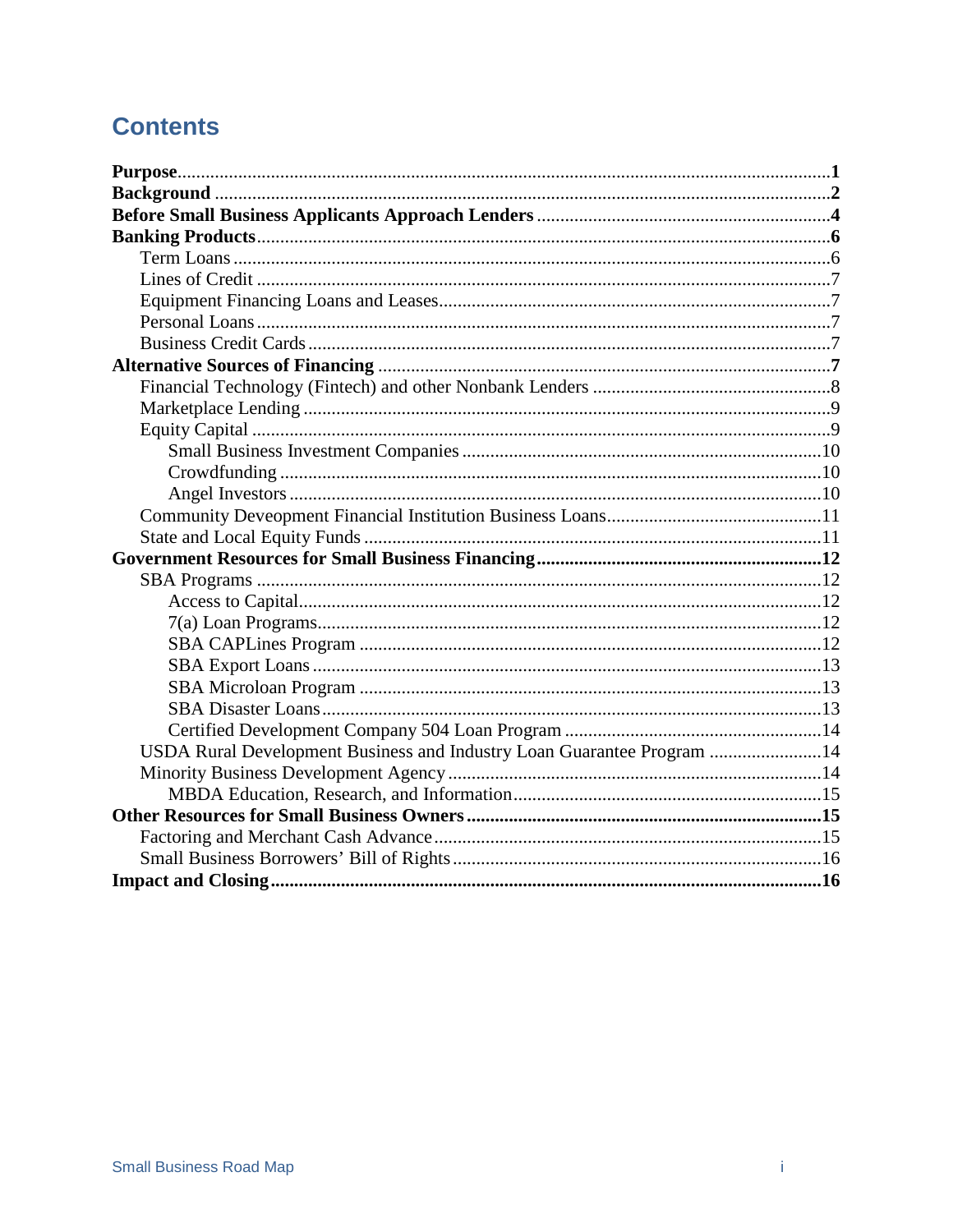## <span id="page-2-0"></span>**Purpose**

This report provides a road map to help banks and small businesses navigate the federal resources designed to help meet the credit needs of small businesses. This road map summarizes a variety of programs that can be used on the state and local level and compiles additional resources and information that banks and businesses may find useful.<sup>[1](#page-2-1)</sup>

In 2018, the OCC hosted a series of listening sessions to understand the challenges small businesses<sup>[2](#page-2-2)</sup> encounter in meeting their financing needs. Participants discussed these challenges and the importance of local stakeholders, support organizations, and financial institutions in helping businesses to meet them. Support organizations are needed to provide training, technical assistance, and mentoring for business owners, identify and support talented entrepreneurs, and address the regulatory issues that favor large incumbents over newer, more innovative entrants.

Financial institutions are an important source of financing for small businesses, but participants in the listening sessions described two concerning trends. One was a decline in the number of physical bank branches, minority depository institutions, and credit unions in certain communities. Participants said the lack of local financial institutions constrained access to capital for small businesses. [3](#page-2-3) The other concern was that the decision-making ability of the surviving institutions would not always be local. Community development financial institutions were filling some gaps, and could play a greater role in the future, but these institutions tended to be small and need greater resources to meet the needs of the small businesses they serve.

The participants also noted that businesses require a variety of financing products to meet their needs at different stages in their growth and development. While financing products are generally provided by a variety of types of institutions with different goals, risk appetites, products, and expertise, participants said that capital without an expectation of short-term financial return was particularly needed. This ecosystem would include regulated financial institutions, mission-focused lenders, public entities, and equity providers.

The use of technology in the financial sector was perceived as an opportunity and a challenge by listening session participants. Financial technology, [4](#page-2-4) often referred to as fintech, can lower the costs of transactions, making it easier for small business owners to find and apply for the right

<span id="page-2-1"></span><sup>&</sup>lt;sup>1</sup> This document does not constitute agency policy or guidance. Program inclusion in this document does not constitute agency endorsement.

<span id="page-2-2"></span><sup>&</sup>lt;sup>2</sup> The U.S. Small Business Administration (SBA) defines a small business using size guidelines for the different categories of business enterprises, which include agricultural production, communications, manufacturing, retail, service, transportation and warehousing, and wholesale. Size is determined by the amount of average annual receipts or by the number of employees. More information about the size standard tool can be foun[d here.](https://www.sba.gov/size-standards/)

<span id="page-2-3"></span><sup>3</sup> Hoai-Luu Q. Nguyen. ["Are Credit Markets Still Local? Evidence from Bank Branch Closings,](https://www.aeaweb.org/articles?id=10.1257/app.20170543)" *American Economic Journal: Applied Economics* 2019, 11(1): 1–32.

<span id="page-2-4"></span><sup>4</sup> Throughout this document, "financial technology" and "fintech" are used interchangeably. OCC defines financial technology as a line of business based on using software to provide financial services. Financial technology companies are generally startups founded with the purpose of disrupting incumbent financial systems and corporations that rely less on software.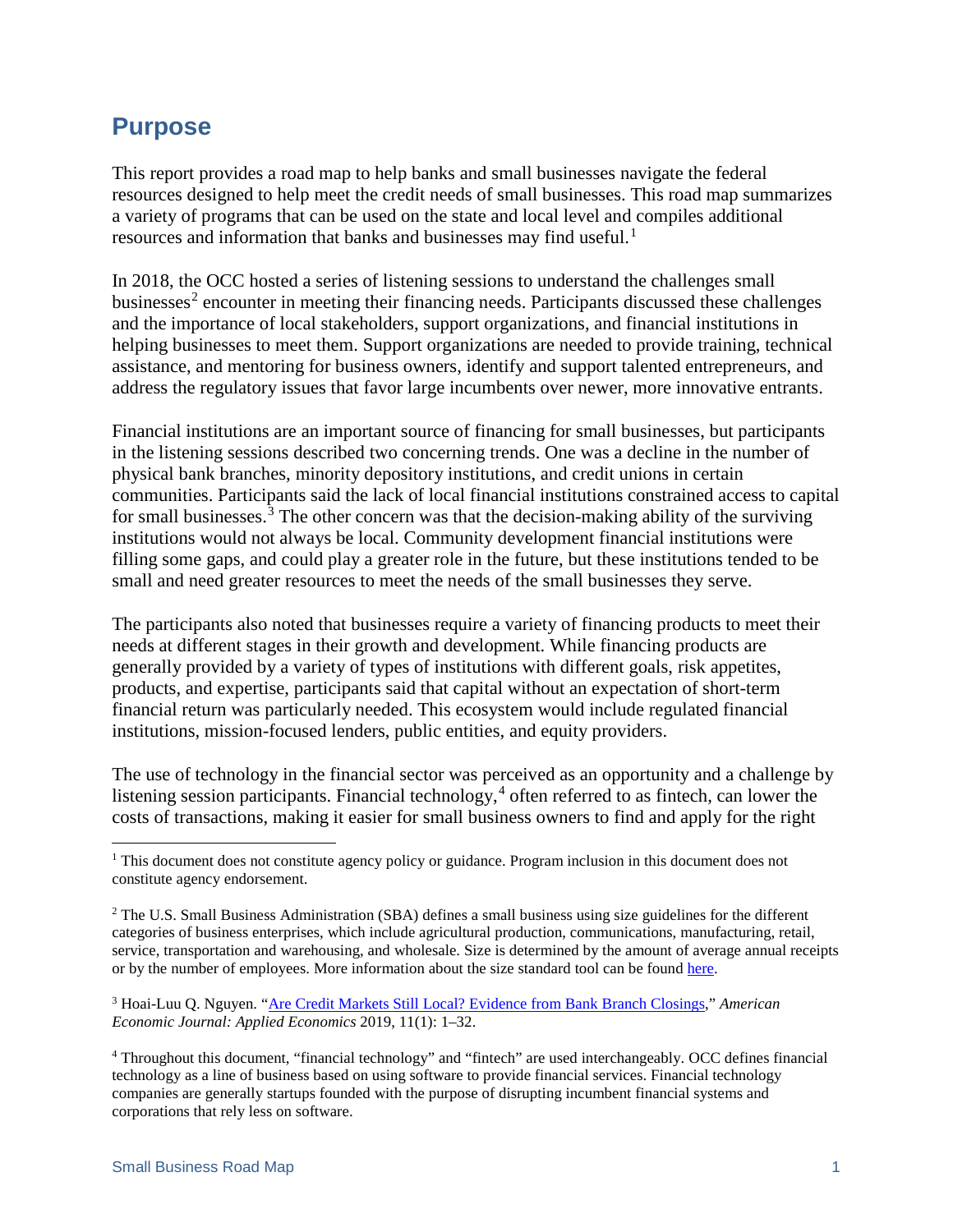type of financial product. However, participants expressed that existing community-based lenders may face barriers in accessing this technology. Additionally, they raised concerns about problems with transparency and potentially exploitive or discriminatory practices among nonbank technology-based lenders.

## **Background**

Small businesses are critical to the U.S. economy. The more than 30 million small businesses operating in the United States account for 44 percent of the nation's GDP as of 2014. [5](#page-3-0) Small businesses employed 58.9 million people, or nearly half of the workforce, in 2018, including the 1.9 million new jobs that were added by small businesses. [6](#page-3-1) In 2015, U.S. small businesses generated 21 percent of the patents in the United States,<sup>[7](#page-3-2)</sup> and nearly 98 percent of businesses exporting goods from the United States in 2015 were small businesses.<sup>[8](#page-3-3)</sup>

The dynamism of the small business sector has been slowing, however, meaning there are fewer new firms revitalizing the economy, providing competition to existing firms, and creating new ways of doing things. Business startup rates have decreased significantly over the last 30 years.<sup>[9](#page-3-4)</sup> While start-ups have been declining for decades, more recent trends have raised concerns about potential structural changes affecting U.S. productivity.<sup>[10](#page-3-5)</sup> As the nation moves to a majorityminority population, it is critical to address the current low rates of small business ownership by minorities and women<sup>[11](#page-3-6)</sup> in order to maintain a robust small business sector.<sup>[12](#page-3-7)</sup>

Small businesses need access to capital. Without adequate financing, most entrepreneurs cannot start new businesses or grow their existing ones.<sup>[13](#page-3-8)</sup> Funds are needed to purchase business assets,

<span id="page-3-5"></span><sup>10</sup> Ben Casselman, ["A Startup Slum is a Drag on the Economy. Big Business May be to Blame,"](https://www.nytimes.com/2017/09/20/business/economy/startup-business.html) *The New York Times,* September 20, 2017.

<span id="page-3-6"></span><sup>11</sup> The Hamilton Project, *[Minority and Women Entrepreneurs: Building Capital, Networks and Skills](https://www.brookings.edu/wp-content/uploads/2016/07/minority_women_entrepreneurs_building_skills_barr.pdf)*, Discussion Paper 2015-03, March 2015.

<span id="page-3-7"></span><sup>12</sup> ["A Pivotal Period for Race in America,](https://www.jstor.org/stable/10.7864/j.ctt6wpc40?turn_away=true)" *Diversity Explosion: How New Racial Demographics Are Remaking America*, William H. Frey, Brookings Institution Press, 2015, pp. 1–20. See also "Disparities in Capital Access between Minority and Non-Minority-Owned Businesses: The Troubling Reality of Capital Limitations Faced by MBEs," MBDA, January 2010, MBDA; and "Small Business Facts Spotlight On Minority-Owned Employer Businesses," SBA Office of Advocacy, May 2019.

<span id="page-3-8"></span><sup>13</sup> [U.S. Senate Committee on Small business and Entrepreneurship](https://www.sbc.senate.gov/public/index.cfm/accesstocapital)

<span id="page-3-0"></span> <sup>5</sup> [Small Business GDP 1998–2014](https://advocacy.sba.gov/2018/12/19/advocacy-releases-small-business-gdp-1998-2014/) by Kathryn Kobe and Richard Schwinn U.S. Small Business Administration Office of Advocacy Release Date: December 2018.

<span id="page-3-1"></span><sup>6</sup> [2018 Small Business Profile,](https://www.sba.gov/sites/default/files/advocacy/2018-Small-Business-Profiles-US.pdf) Small Business Administration.

<span id="page-3-2"></span><sup>7</sup> [U.S. Patent Office 2016 Annual Report.](https://www.uspto.gov/sites/default/files/documents/USPTOFY16PAR.pdf)

<span id="page-3-3"></span><sup>8</sup> 2018 Small Business Profile.

<span id="page-3-4"></span><sup>9</sup> JPMorgan Chase, [Small Business Data Dashboard.](https://www.jpmorganchase.com/corporate/institute/small-business-economic.htm)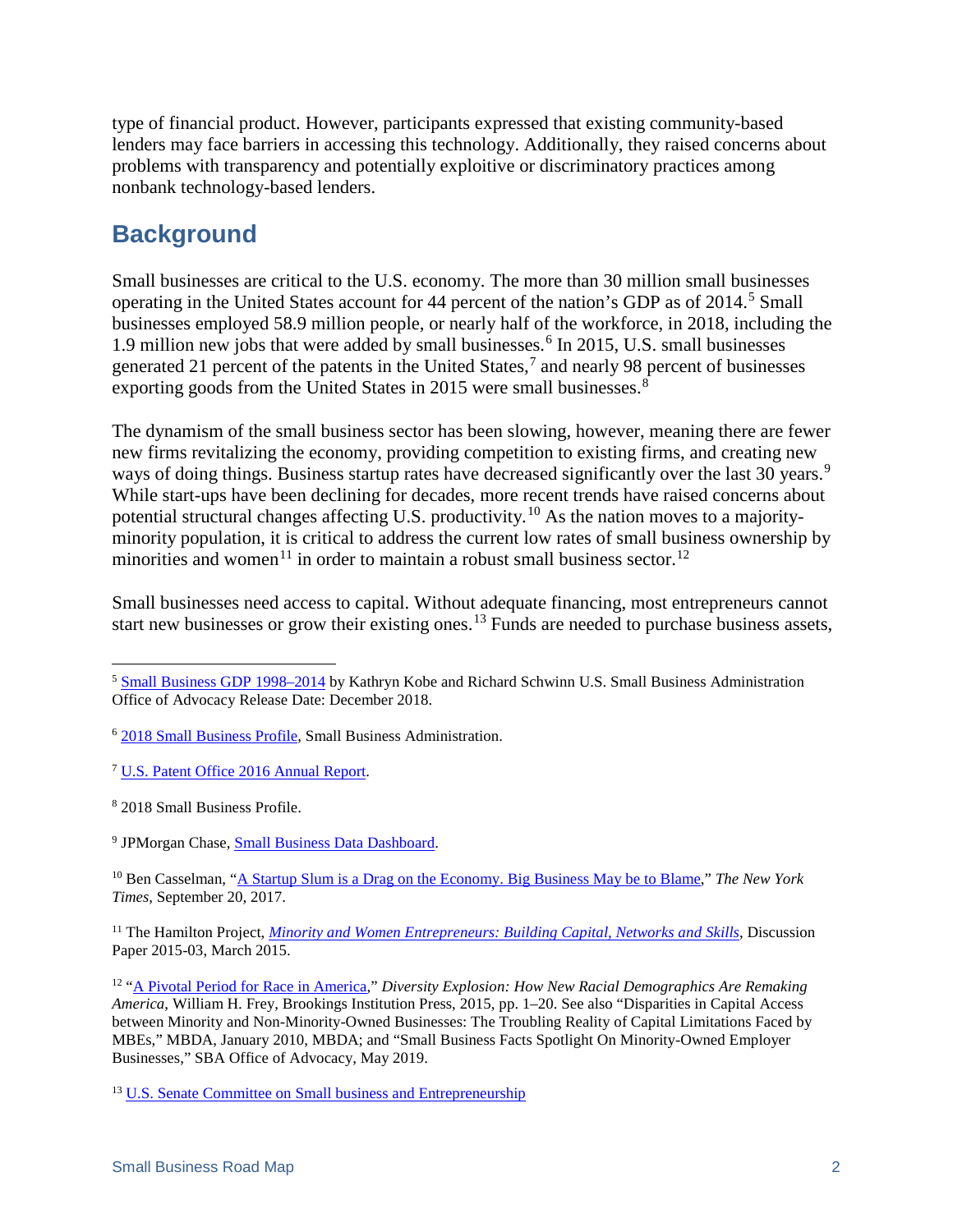such as buildings and equipment, to establish products and markets, and to develop inventory. Funds are needed for cash flow management, which is among the key determinants of small business performance and survival.<sup>[14](#page-4-0)</sup> While retained earnings and personal funds are often the first choice of business owners to fund operations, 70 percent of employer firms had outstanding debt in 2018, and 43 percent had applied for financing over the previous 12 months.<sup>[15](#page-4-1)</sup> About half (47 percent) of firms that applied for financing received all of the financing they sought.<sup>[16](#page-4-2)</sup>

Though the share of minority- and women-owned businesses has increased significantly, they face additional challenges. For example, minority- and women-owned businesses are often smaller, less profitable, and less likely to stay in business than male- and non-minority-owned businesses.[17](#page-4-3) Minority small business owners, especially those who identify as Black or Latino, are disproportionately denied credit and discouraged from applying for credit.<sup>[18](#page-4-4)</sup> According to data reported by SME Finance Forum, in 2018 there was a global funding gap of \$1.5 trillion between the financing needs of women-owned small and medium businesses and the institution-based financing available to them.<sup>[19](#page-4-5)</sup> This gap causes small businesses, both female- and maleowned, to seek alternative funding options.

Banks remain the principal source of external credit for small businesses,<sup>[20](#page-4-6)</sup> although that share is dropping. The outstanding amount of small business loans (\$1 million or less) at institutions insured by the Federal Deposit Insurance Corporation (FDIC) peaked at \$711.5 billion in 2008, dropping after the financial crisis to \$585.3 billion in 2013. Since then, the amount outstanding has been growing slowly to \$632.50 billion in 2018.<sup>[21](#page-4-7)</sup> However, loans from online lenders<sup>[22](#page-4-8)</sup> have increased dramatically over the last few years. According to a 2018 S&P Global survey, 27 percent of small businesses took a loan from digital lenders<sup>[23](#page-4-9)</sup> in 2018, nearly double the percentage in 2017.<sup>[24](#page-4-10)</sup> While large banks hold the largest share of bank loans to small businesses,

<span id="page-4-3"></span><sup>17</sup> Small Business Administration Office of Advocacy, ["Access to Capital for Women-](https://www.sba.gov/sites/default/files/Issue%20Brief%203%20Access%20to%20Capital.pdf) and Minority-owned [Businesses: Revisiting Key Variables."](https://www.sba.gov/sites/default/files/Issue%20Brief%203%20Access%20to%20Capital.pdf) January 29, 2014.

<span id="page-4-4"></span> $18$  Ibid.

<span id="page-4-5"></span><sup>19</sup> SME Finance Forum, ["Catalyzing Growth in the Female SME Economy,"](https://www.smefinanceforum.org/post/blog-catalyzing-growth-in-the-female-sme-economy) September 2019

<span id="page-4-6"></span><sup>20</sup> Ibid. See also SBA Office of Advocacy, *[Small Business Lending in the United States 2016](https://cdn.advocacy.sba.gov/wp-content/uploads/2019/04/24110545/Small-Business-Lending-in-US-2016-Report.pdf)*, September 2018.

<span id="page-4-7"></span><sup>21</sup> Congressional Research Service, ["Small Business: Access to Capital and Job Creation,](https://fas.org/sgp/crs/misc/R40985.pdf)" updated July 16, 2019.

<span id="page-4-8"></span> $^{22}$  The OCC defines online lending as peer-to-peer or person-to-person money transfers online that do not require a bank.

<span id="page-4-9"></span><sup>23</sup> For the purposes of this road map, the term digital lenders is used interchangeably with online lenders.

<span id="page-4-10"></span><sup>24</sup> S&P Global Market Intelligence, ["2018 Small Business Survey Shows Digital Lenders Gaining Ground,](https://www.spglobal.com/marketintelligence/en/news-insights/trending/3n1hu3xio8da7t-g1cr5yq2)" May 8, 2018.

<span id="page-4-0"></span><sup>&</sup>lt;sup>14</sup> JPMorgan Chase, ["Facing Uncertainty: Small Business Cash Flow Patterns in 25 US Cities,"](https://papers.ssrn.com/sol3/papers.cfm?abstract_id=3448575) August 2019.

<span id="page-4-1"></span><sup>&</sup>lt;sup>15</sup> [Federal Reserve Small Business Credit Survey Report on Employer Firms 2019](https://www.fedsmallbusiness.org/medialibrary/fedsmallbusiness/files/2019/sbcs-employer-firms-report.pdf)

<span id="page-4-2"></span><sup>16</sup> Ibid.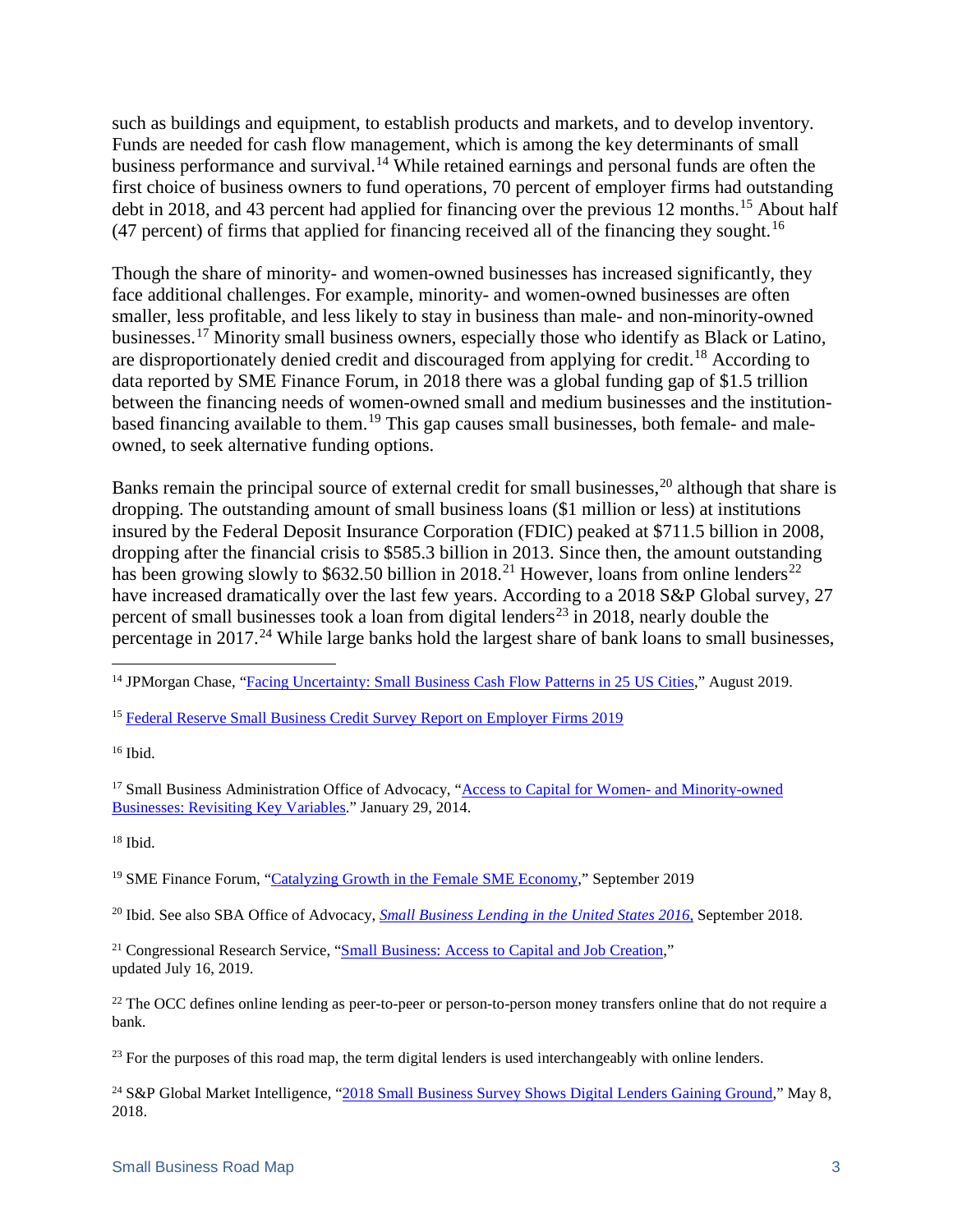community banks have larger shares of small business loans relative to their assets.[25](#page-5-1) In addition, community banks receive the highest satisfaction rates from small businesses among all lending sources, including nonbanks.<sup>[26](#page-5-2)</sup> The number of community banks, however, has been declining for decades. The use of online lenders has grown significantly over the past two years, especially among medium to high credit risk borrowers.<sup>[27](#page-5-3)</sup>

## <span id="page-5-0"></span>**Before Small Business Applicants Approach Lenders**

Accessing external sources of credit, such as bank loans, can be an important step in a growing business. Making a responsible choice, however, requires a small business owner to carefully consider the opportunities and risks inherent in external sources of credit. Accessing credit can provide significant opportunities for a small business, as the funds may allow the business to take on new opportunities, improve operational efficiency, increase profitability, and grow. Responsible use of credit helps a business obtain additional credit in the future as the business owner establishes relationships with lenders and builds a successful track record of loan repayment.

Access to credit, however, has risks for the business. If the loan is not repaid, business or personal assets may be taken to fulfill the obligation, and the business owner's future ability to borrow may be compromised. In addition, holding too much debt may make it difficult for a small business to borrow additional funds should new opportunities emerge in the future.

Choosing the right small business loan requires business owners to consider many factors, such as credit score, finances, interest rates, the length of time the business has been in operation, and the need for a credit facility. Once small business owners determine which factors are most important to their businesses, they can determine the right option to access the capital and credit needed to grow.

Small businesses often have a business plan that describes what the business does and its opportunities for growth and development. Small businesses may also have a carefully considered strategy to achieve those identified opportunities. A business plan is an important tool for start-ups or established firms looking to grow or pivot in a changing market environment, and they are typically required by banks before making a loan. To promote good decision making, the plan should be built from a comprehensive understanding of the current financial position of the business and prudent projections of future revenues, expenses, and cash flows.

The small business owner seeking credit should also consider how a lender looks at a loan request and prepare accordingly. The lender draws on a number of sources to determine the risk of non-repayment, and the sources of that information can vary among lenders. Most bank

 $\overline{a}$ 

<span id="page-5-1"></span><sup>25</sup> Daniel Brown, *[Spotlight on Community Bank Lending](https://cdn.advocacy.sba.gov/wp-content/uploads/2019/09/25164013/Fact-Sheet-Community-Bank-Lending.pdf)*, SBA Office of Advocacy, September 2019.

<span id="page-5-2"></span><sup>26</sup> [Federal Reserve Small Business Credit Survey Report on](https://www.fedsmallbusiness.org/medialibrary/fedsmallbusiness/files/2019/sbcs-employer-firms-report.pdf) Employer Firms 2019.

<span id="page-5-3"></span> $27$  Ibid.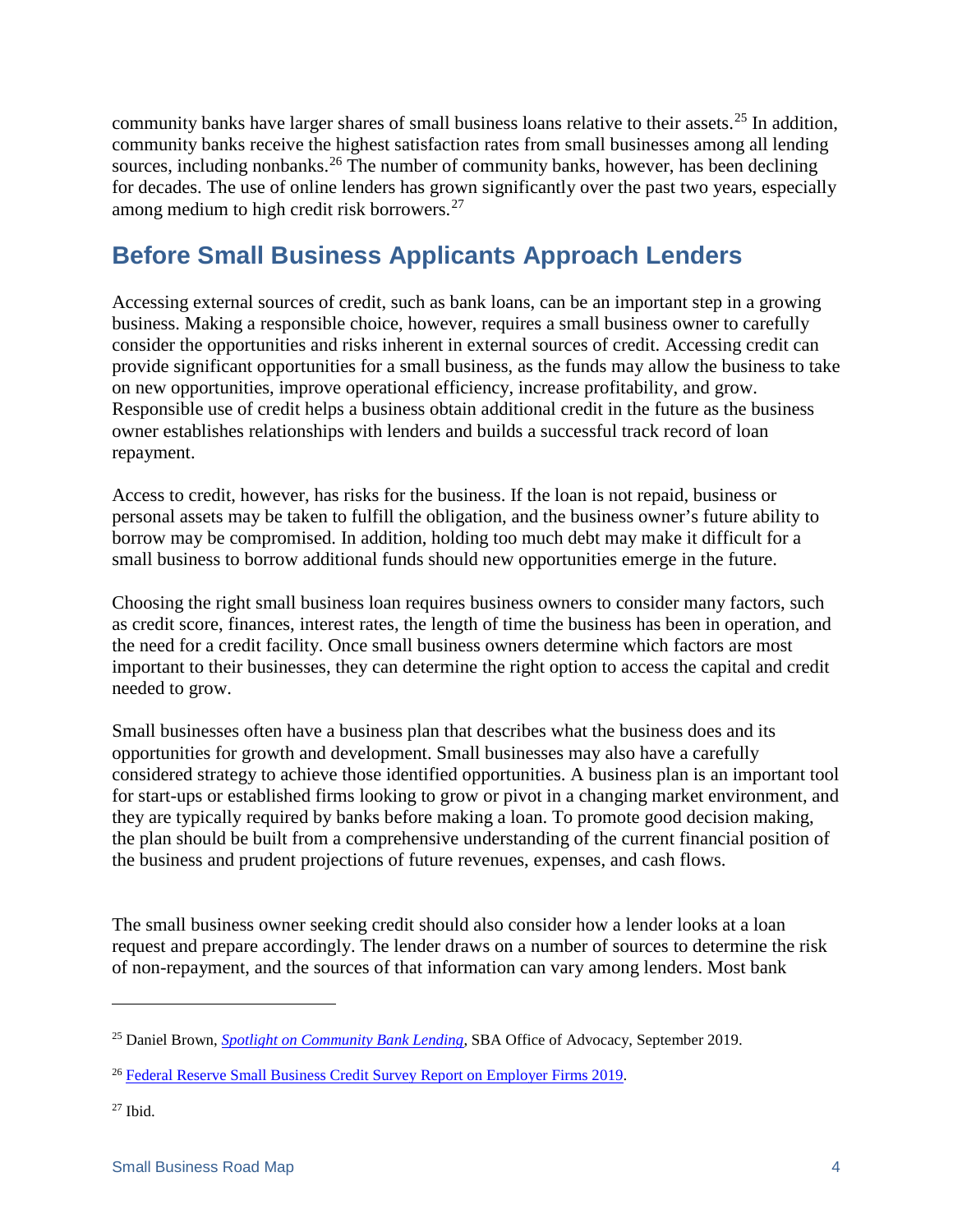lenders consider the applicant's credit history, often through reports on the business and owner obtained through the national credit bureaus. The applicant can obtain copies of those credit reports before applying for credit and address any issues that may influence the lender's decision on the application. The lender also uses financial statements and tax returns to accurately assess the applicant's financial position.

The lender also wants to understand the applicant's business experience. Start-ups generally have a higher non-repayment risk than established businesses with documented business performance. When financing business growth, the lender wants to understand the reasonableness of the market and financial assumptions. This may be challenging if the lender is not familiar with the type of business being financed or if the business is operating in a new or rapidly changing market.

The lender may seek collateral for the loan by asking for security or guarantees on its extension of credit. Applicants may be asked to pledge business or personal assets that, in the event of nonrepayment, may be liquidated and used to repay the obligation.[28](#page-6-0) Associates of the applicant, or even public entities, may pledge guarantees that they will repay the obligation in the event of non-repayment.

Entrepreneurs may find it helpful to seek assistance from the wide array of resources that can help them plan for business expansion and prepare requests for credit. Help with business plans or specific technical problems is available through programs like the U.S. Small Business Administration's Small Business Development Centers, SCORE, Veterans Business Outreach Centers, Women's Business Centers, and the 8(a) Business Development Program for minorityowned firms. Many public and private entities offer contracting opportunities that can establish a revenue stream for new and growing small businesses. Low-cost "incubator" space for fledgling businesses, mentoring relationships with established entrepreneurs, and sustained assistance through growth strategies may also be available.

Choosing the right lender can be an important factor in developing a successful lending relationship. Small business owners seeking credit have a variety of options, and those choices have expanded significantly with the introduction of online lending. Banks, including community banks, continue to be a foundational choice for many small business owners. In addition to credit, banks can provide a variety of additional financial services, including deposit accounts, treasury management, automated clearing house services, and foreign exchange.

An important decision for applicants is the type of relationship they want to have with their lender. Transactional lenders typically spend less time getting to know owners and their businesses and instead rely largely on security or quantitative indicators (like credit scores) to assess the risk of non-repayment. Loans from transactional lenders can be convenient, but the cost of the credit may vary considerably, and not all applicants qualify. Relationship lenders spend more time getting to know owners and their businesses, which can result in more appropriately crafted credit products and other financial services. In some cases, if a loan application cannot be funded, the lender may work with applicants to identify alternatives for

<span id="page-6-0"></span><sup>&</sup>lt;sup>28</sup> Liquidation of assets is generally a last resort in the event of default. Non-repayment may be temporary and a lender may consider refinancing or restructuring debt.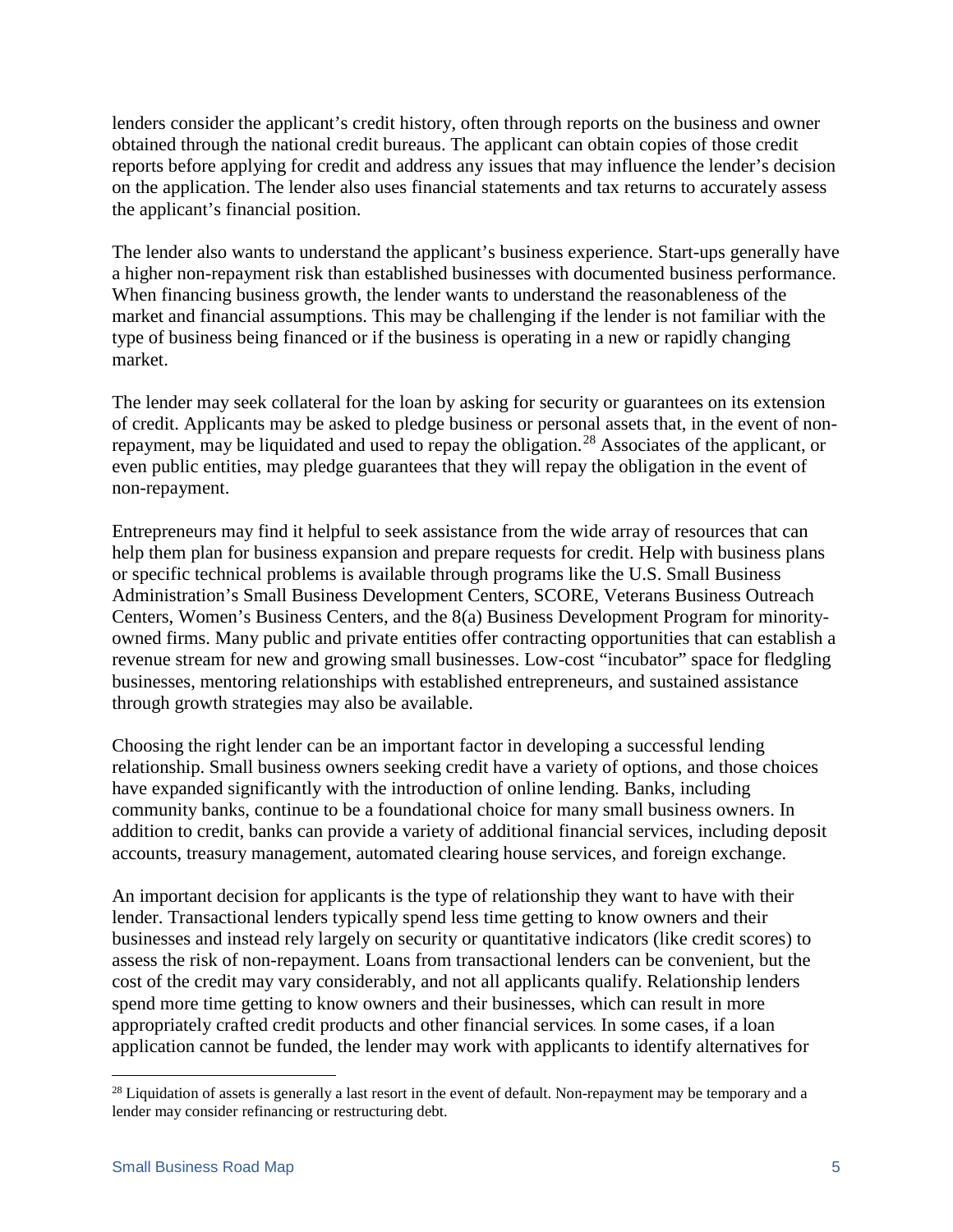accessing credit. For example, a bank lender may refer a prospective applicant to a community development financial institution (CDFI) that has specialized services and lending products for applicants not currently able to qualify for bank loans.

When a lender extends an offer of credit, the small business applicant should thoroughly understand the terms and conditions of the loan agreement, including the cost of the funds extended, the rights and responsibilities of the applicant, the events that trigger default of the agreement, and the rights and responsibilities of the lender in the event of default. Because different types of lenders may be governed by different regulatory requirements, it is important to understand what disclosures and protections have or have not been made in any extension of credit. Understanding how much a loan actually costs can be difficult for even sophisticated small business applicants. Small business applicants may consider obtaining professional assistance in understanding and negotiating credit agreements.

## <span id="page-7-0"></span>**Banking Products**

Entrepreneurs and small business owners typically seek access to capital and credit from their bank. Many business owners think that their options are limited if they are denied a loan, but various options are available for business owners seeking financing to help them start, grow, or expand their enterprise. Each type of business loan, however, has different qualification requirements, rates, and terms, and different loan types are designed for different business needs.

One of the biggest factors affecting a small business owner's loan search is the length of time the business has been in operation. When a business has operated for many years, lenders feel more confident about the ability of that business to survive market challenges. Banks also use credit enhancements, such as U.S. Small Business Administration (SBA) or U.S. Department of Agriculture (USDA) guarantees, when making loans.

The length of time that businesses have been in operation can demonstrate that their owners have built credit, revenue, and profits, all of which are major factors in underwriting a loan application. The following sections list types of business loans for start-up businesses, scale-up businesses, and microbusinesses.

Loans for start-up businesses are great opportunities for small businesses still working to build credit, revenue, and profits. Many of these types of loans usually rely on the entrepreneur's or business owner's personal credit. The stronger the credit, the better the chances of securing a loan. Newer businesses should consider what they can use as collateral for the loan. The following are examples of loans commonly used in start-up businesses.

## <span id="page-7-1"></span>**Term Loans**

A term loan allows business borrowers to access a specified amount of cash up front, and then to repay that loan in regular amounts over time. Term loans may have fixed or floating interest rates. Obtaining a term loan can be a time-consuming process for small business owners, as the bank must perform rigorous underwriting of the loan application. With a traditional bank term loan, small business owners can borrow a set amount of money and make a payment, with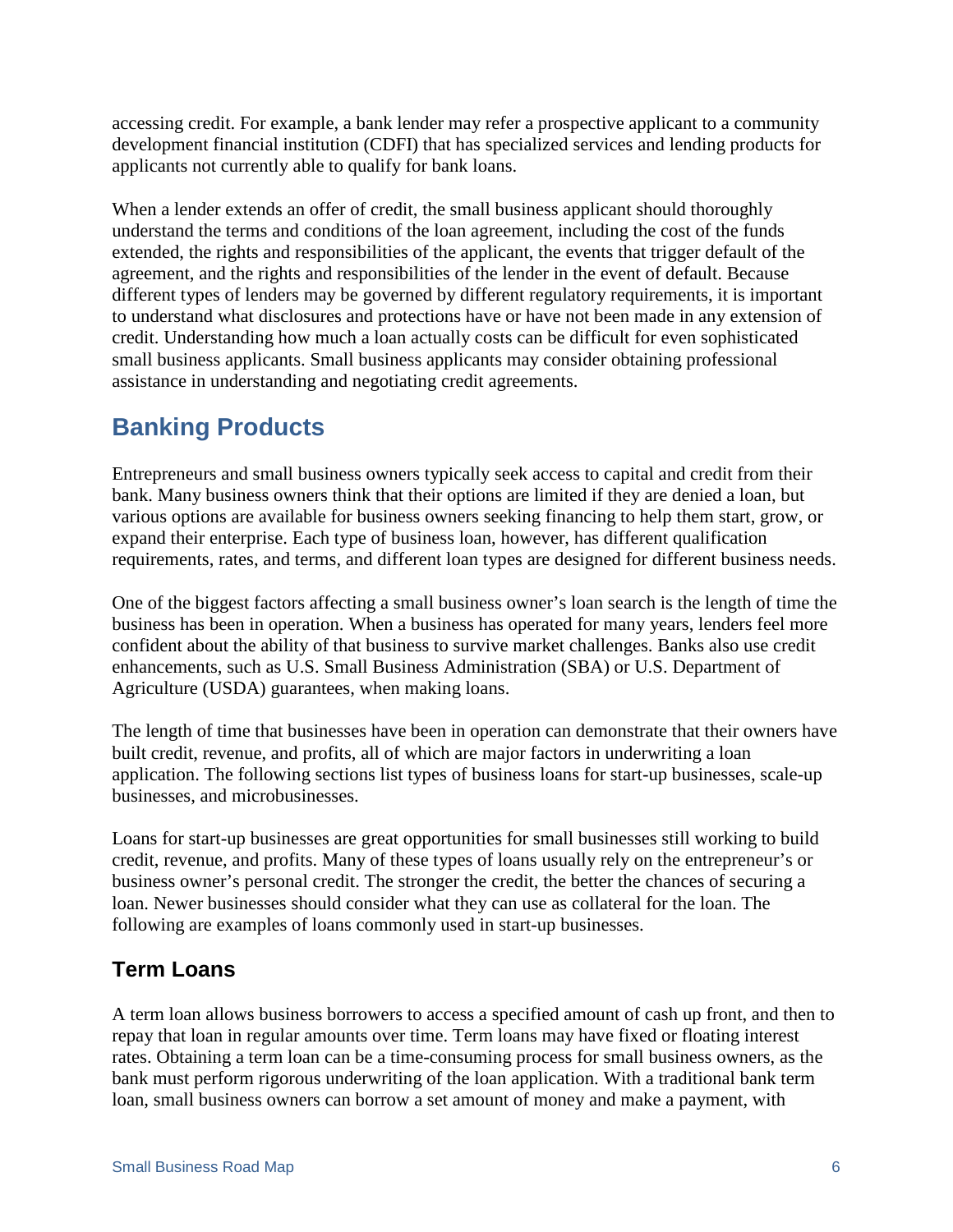interest, every month for a certain number of years. Bank term loans usually provide larger loan amounts and longer terms than lines of credit and personal loans.

## <span id="page-8-0"></span>**Lines of Credit**

A business line of credit is a form of credit in which the bank sets a limit on the amount a small business owner may borrow, making draws as needed rather than through a lump-sum disbursement at account opening. The terms are revolving and subject to credit review and annual renewal. Small businesses can benefit from lines of credit for paying recurring business operating costs, supporting cyclical or seasonal cash flows, and for unexpected situations or emergencies. Banks offer both secured and unsecured credit lines; small business owners provide some business and personal assets as collateral for a secured line of credit.

## <span id="page-8-1"></span>**Equipment Financing Loans and Leases**

Equipment financing through loans and leases is a common solution for small businesses to purchase or lease physical business-related assets and equipment. Instead of using business or personal funds, a small business owner could apply for an equipment loan or lease. Equipment financing is an available option for established and start-up businesses because the equipment itself serves as collateral and secures the loan.

## <span id="page-8-2"></span>**Personal Loans**

Personal loans are another option available to entrepreneurs who are planning to launch a microenterprise or new business. Banks and non-bank lenders offer personal loans based on the creditworthiness and personal finances of the entrepreneur. Although an entrepreneur may obtain a personal loan, the loan can be used for business purposes. Whereas personal loans may be for a smaller amount of capital, they offer a source of funding that can be combined with other capital to launch a business venture or enterprise.

## <span id="page-8-3"></span>**Business Credit Cards**

Business credit cards are another option offered by banks for small business owners who need a fast, convenient way to make purchases while operating a business. These cards offer an alternative way to borrow money needed promptly to pay for expenses.

## <span id="page-8-4"></span>**Alternative Sources of Financing**

In many cases, banks can experience the same cost to underwrite small loans as they do for larger loans, which means small loans to businesses can be less profitable than larger ones. Making small business loans requires significant fixed costs associated with underwriting, servicing, and repayment. As such, many large banks may focus on providing larger loans to large commercial clients and may not view small businesses as a core customer base, though this is not necessarily the case for smaller community banks. Fintechs and other nonbank lenders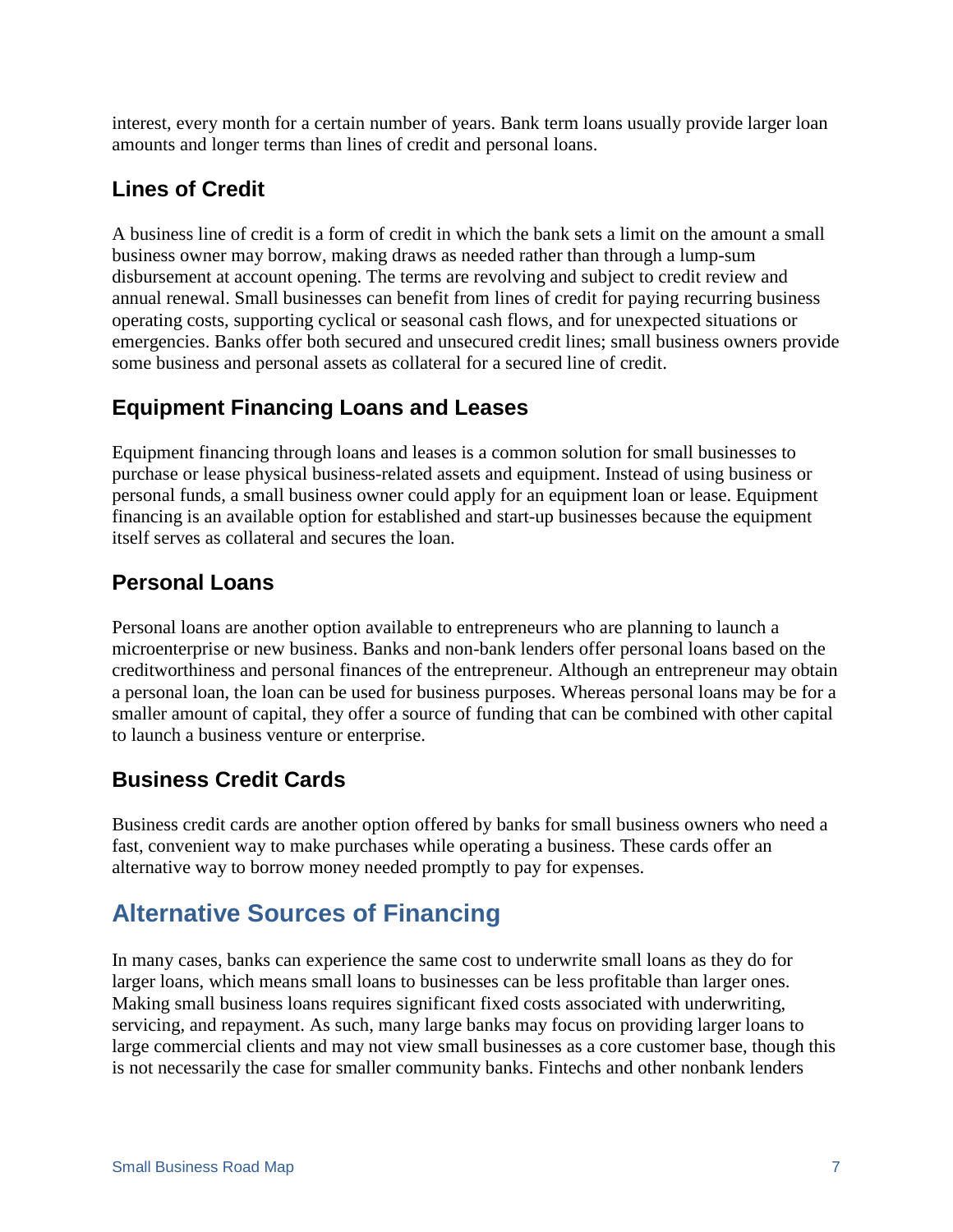have responded to fill the market gap.<sup>[29](#page-9-1)</sup> Additionally, new and emerging technologies have contributed to nonbank alternative lenders<sup>[30](#page-9-2)</sup> capturing an increasingly large share of the small business lending market. As the competition from alternative lenders is increasing, more banks are considering utilizing new technologies in their own lending operations.

### <span id="page-9-0"></span>**Financial Technology (Fintech) and Other Nonbank Lenders**

Many small business owners seeking a business loan are turning to alternative funding sources in addition to traditional banks. Fintechs and other nonbank institutions have increasingly engaged in commercial lending activities. Fintechs often provide an accelerated process for small business owners to apply for loans compared with other lenders. Fintech lenders leverage technology, including machine learning and other tools, to underwrite loans, arrive at credit decisions, onboard new customers, and monitor lending relationships. It has been estimated that, with improvements in technology, alternative small business lenders will have originated \$52 billion and gain a 20.7 percent share of the total market in  $2020$ ,  $31$  driven by the continued growth of new players, increased applicant awareness and interest, and major partnerships with large banks.

The 2019 Small Business Credit Survey found the percentage of small business owners satisfied with online lenders increased by 11 percent between 2016 and 2018, largely because these lenders often make loans that banks would not. That satisfaction rate is, however, lower than the rate for banks (both small and large).<sup>[32](#page-9-4)</sup> Small business loan applicants reported being attracted to online lenders because of the speed of credit decisions, improved chances of receiving funding, and lack of collateral requirements. However, the applicants cited challenges in dealing with online lenders, including high interest rates and unfavorable repayment terms compared with other lending sources.

The innovation of online lending products serves to complement, rather than replace, traditional funding sources. Online lenders have the potential to fund small and short-term loans to business owners more quickly than traditional lenders, providing an important financing option for small businesses. The economic impact of this lending activity is substantial. Access to capital allows small businesses to purchase inventory, cover operational costs, and provide capital to expand. In turn, these businesses stimulate additional economic activity and create jobs in their communities.

With the many benefits of online lending, there are challenges as well. In May 2016, the U.S. Department of the Treasury issued a report regarding its review of the online lending industry. The Treasury Department found that the use of data and modeling techniques for underwriting is

<span id="page-9-1"></span> <sup>29</sup> PYMTS, ["Taking on SMB Banking Friction Without Reinventing the Wheel,](https://www.pymnts.com/news/b2b-payments/2019/wise-small-business-banking-baas/)" August 7, 2019.

<span id="page-9-2"></span><sup>&</sup>lt;sup>30</sup> For the purposes of this road map, alternative lending is defined as lending to consumers or businesses provided by any nonbank.

<span id="page-9-3"></span><sup>31</sup> Business Insider Intelligence, ["One Area of Alt Lending is](https://www.businessinsider.com/one-area-of-us-alt-lending-is-recovering-2017-2) Recovering," February 23, 2017.

<span id="page-9-4"></span><sup>&</sup>lt;sup>32</sup> [Federal Reserve Small Business Credit Survey Report on Employer Firms 2019](https://www.fedsmallbusiness.org/medialibrary/fedsmallbusiness/files/2019/sbcs-employer-firms-report.pdf)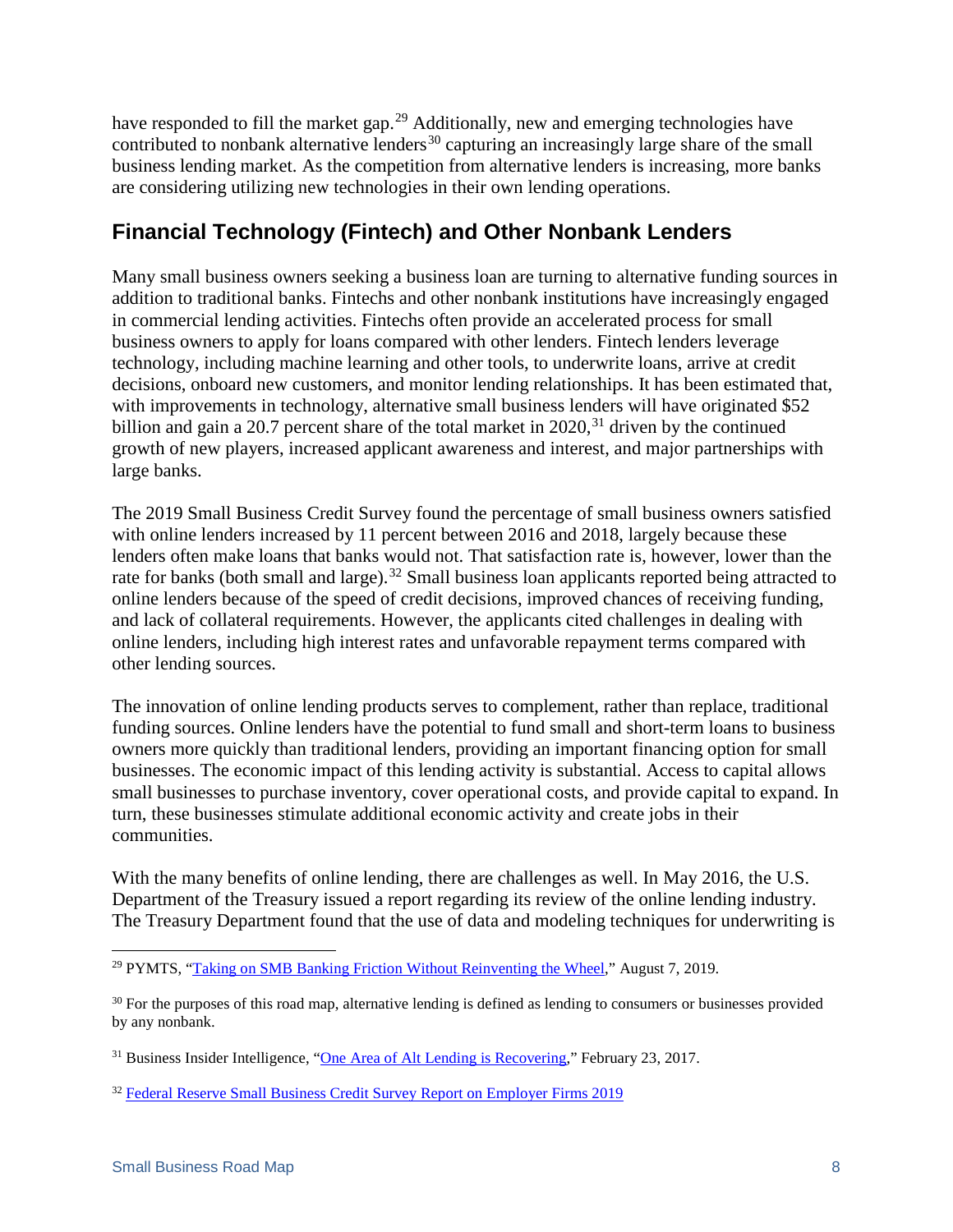an innovation and a risk. Although data-driven algorithms may expedite credit assessments and reduce costs, they also carry the risk of disparate impact in credit outcomes and the potential for fair lending violations. The report found that the new credit models remain untested through an economic cycle, and the secondary market for online loans is undeveloped. Additionally, small business applicants will likely require enhanced safeguards because consumer protection laws and regulations do not apply to small business loans the way they do to personal loans.<sup>[33](#page-10-2)</sup>

### <span id="page-10-0"></span>**Marketplace Lending**

Marketplace lending<sup>[34](#page-10-3)</sup> is supported by technology and is transacted using online lending platforms. Marketplace lenders have key similarities.[35](#page-10-4) First, companies operating in this space often provide applicants with faster access to credit than the traditional face-to-face credit application process, sometimes providing funding decisions within 48 to 72 hours. Second, most marketplace lenders can offer small loans with short-term maturities, often with daily remittances of funds processed directly from linked bank accounts. Third, they use automated online loan applications and have no retail branches.<sup>[36](#page-10-5)</sup>

Products offered to small businesses by most marketplace lenders include term loans, lines of credit, and equipment financing loans. These lenders provide commercial loans generally for the stated purposes of buying inventory or acquiring new business equipment or working capital. The 2019 Small Business Credit Survey<sup>[37](#page-10-6)</sup> showed that in 2018, 32 percent of small business owners applied for loans or lines of credit through marketplace lenders, and 82 percent of those applicants were approved for a loan, line of credit, or cash advance. Small businesses are increasingly considering marketplace lenders for capital needs; small business applications to online lenders increased 13 percent between 2016 and 2018.<sup>[38](#page-10-7)</sup>

## <span id="page-10-1"></span>**Equity Capital**

Equity capital is financing that investors provide to businesses, usually with the belief that the business has long-term growth potential. Though equity capital always has a monetary value, equity contributions may not always be made in cash. For example, providing technical support

 $\overline{a}$ 

<span id="page-10-7"></span><sup>38</sup> Ibid.

<span id="page-10-2"></span><sup>33</sup> Ibid.

<span id="page-10-3"></span><sup>&</sup>lt;sup>34</sup> The OCC defines marketplace lending as the segment of the financial services industry that predominantly uses investment capital, nontraditional underwriting, and online platforms to lend to consumers and small businesses. By using advances in technology and the increased availability of data, marketplace lending has the potential to deliver loan approvals and funds to borrowers faster and more efficiently.

<span id="page-10-4"></span><sup>35</sup> Treasury Department, *[Opportunities and Challenges in Online Marketplace Lending](https://www.treasury.gov/connect/blog/Pages/Opportunities-and-Challenges-in-Online-Marketplace-Lending.aspx)*, p. 5, May 2016.

<span id="page-10-5"></span><sup>36</sup> Ibid.

<span id="page-10-6"></span><sup>&</sup>lt;sup>37</sup> [Federal Reserve Small Business Credit Survey Report on Employer Firms 2019.](https://www.fedsmallbusiness.org/medialibrary/fedsmallbusiness/files/2019/sbcs-employer-firms-report.pdf)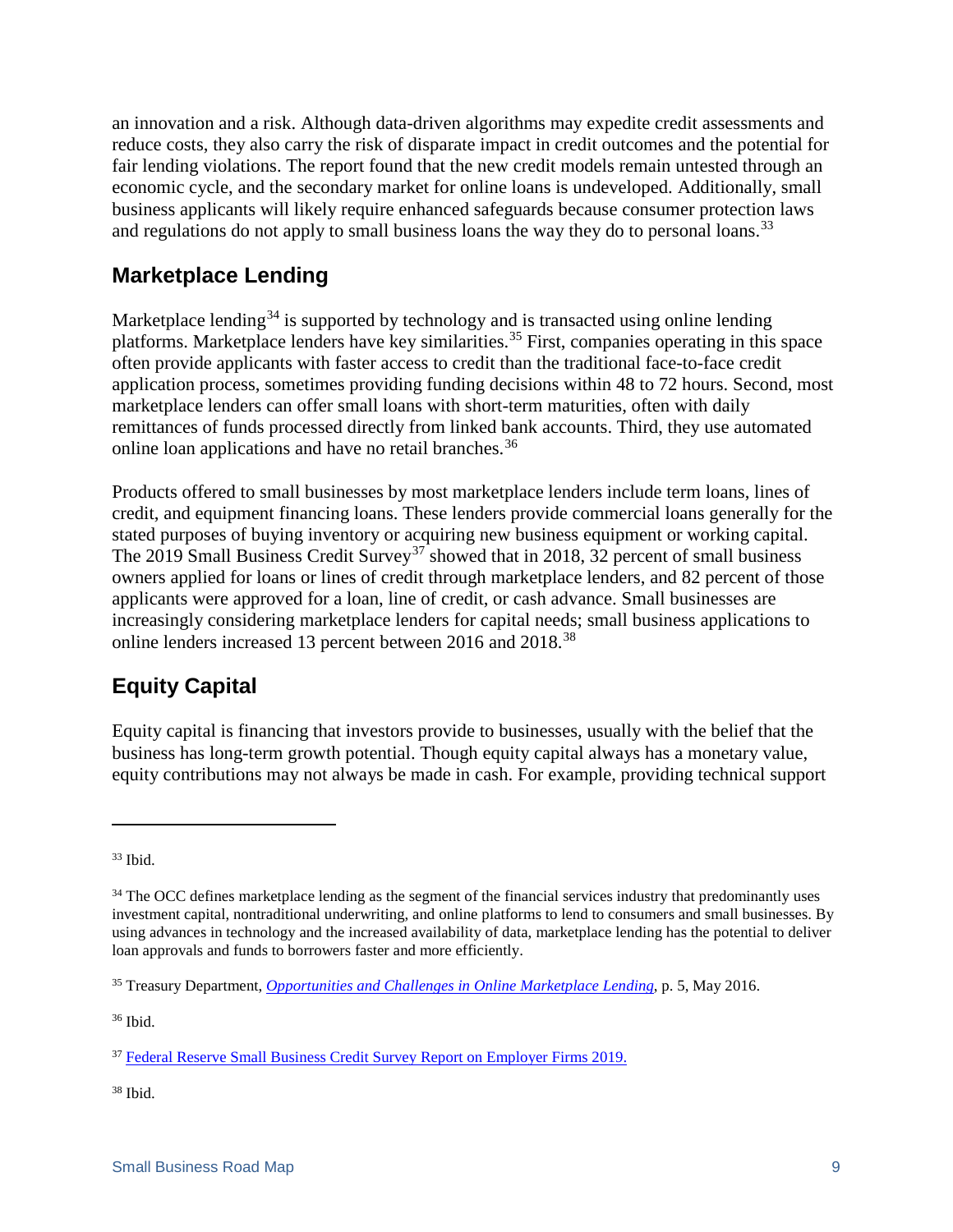or managerial expertise would be referred to as "in kind" contributions in exchange for an equity stake.

Although this investment can be risky for those who put up funds, the potential for aboveaverage returns is an attractive payoff. For new ventures that have a limited operating history (under two years), equity capital funding is a popular source for raising capital, especially if they lack access to bank loans or other debt instruments.

#### <span id="page-11-0"></span>**Small Business Investment Companies**

One form of equity investment comes from small business investment companies (SBIC). Congress established the SBIC program in 1958 to create another pathway for small businesses to access long-term capital. After an SBIC is licensed and approved, the SBA commits to providing it with a set amount of leverage over several years. SBICs can borrow from the federal government to augment private investors' funds. SBICs usually focus on investments between \$100,000 to \$250,000.

#### <span id="page-11-1"></span>**Crowdfunding**

In 2012, the Jumpstart Our Business Startups (JOBS) Act allowed crowdfunding to be used to offer and sell securities to the public.<sup>[39](#page-11-3)</sup> Donation-based crowdfunding is a way to source money for a project by asking many contributors to make individual small donations. If an entrepreneur or inventor has an idea for a new product or service, crowdfunding offers an alternative way to raise money, as opposed to traditional methods of bank or private loans or by offering equity shares. Through donation-based crowdfunding, entrepreneurs can presell their product to backers who each donate a relatively small sum toward the project. To encourage higher donation amounts, the entrepreneur may also offer token rewards of increasing value or significance, while retaining full ownership of the project or company being funded.

Crowdfunding is not necessarily a sustainable source of funding, however. Fewer than one-third of crowdfunding campaigns meet their fundraising goals.[40](#page-11-4) Additionally, online fundraising platforms often charge fees for the use of their platform, so the business owner often does not receive 100 percent of the funds raised.

#### <span id="page-11-2"></span>**Angel Investors**

An angel investor (also known as a business angel, informal investor, angel funder, private investor, or seed investor) is an individual who provides capital for a business start-up, usually in exchange for convertible debt or ownership equity. A small but increasing number of angel investors invest online through equity crowdfunding or organize themselves into angel groups or angel networks to share research and pool their investment capital, as well as to provide advice to their portfolio companies.

<span id="page-11-3"></span><sup>&</sup>lt;sup>39</sup> To read more about crowd funding, see the Securities and Exchange Commission's ["Spotlight on Crowdfunding"](https://www.sec.gov/spotlight/crowdfunding.shtml).

<span id="page-11-4"></span><sup>40</sup> Reynolds, Justin, ["5 Pros and Cons of Crowdfunding Your Businesses,](https://fundbox.com/blog/5-pros-and-cons-of-crowdfunding-your-businesses/)" Fundbox Blog, July 2018.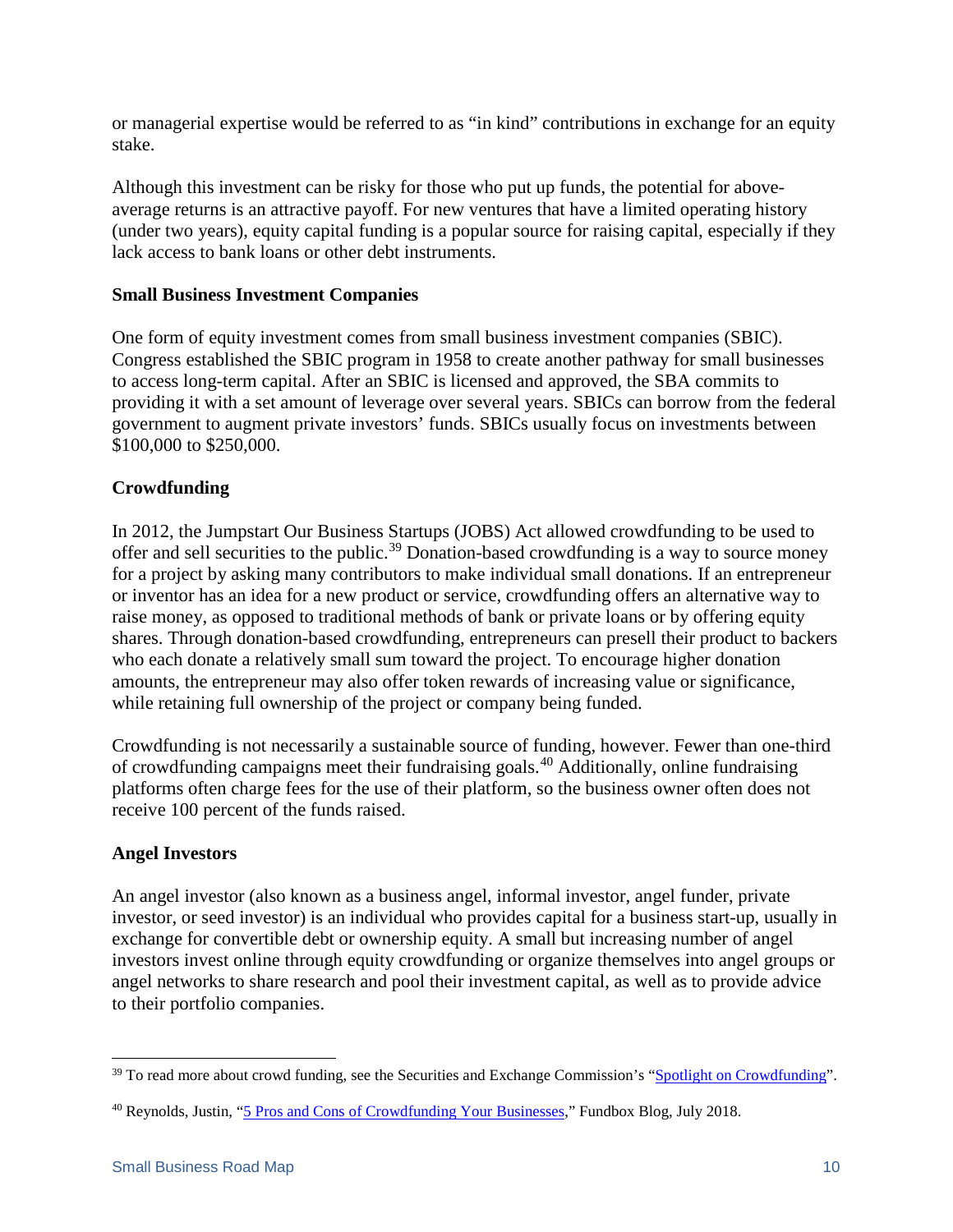Angel investors often invest their own funds, unlike venture capitalists, who manage the pooled money of others in a professionally managed fund. Angel capital fills the gap in seed funding between "friends and family" and more robust start-up financing through formal venture capital. Although it is usually difficult to raise more than a few hundred thousand dollars from friends and family, most traditional venture capital funds are barred from making or evaluating small investments under \$2 million. Thus, angel investment is a common second round of financing for high-growth start-ups.

### <span id="page-12-0"></span>**Community Development Financial Institution (CDFI) Business Loans**

Community Development Financial Institutions (CDFI) are specialized financial institutions that work to meet the credit needs of economically distressed people and places. CDFIs include regulated institutions, such as banks and credit unions, and unregulated institutions, such as nonprofit loan funds and venture capital funds.

CDFIs offer financial products and services such as mortgage financing for low-income, firsttime homeowners and nonprofit developers; flexible underwriting and risk capital for community facilities; technical assistance; commercial loans; and investments to small, start-up, and expanding businesses in low-income areas. There are over 200 CDFI locations nationwide.

CDFI loans are a good resource for women and minority small business owners to access capital and credit. CDFI lenders provide capital to early-stage businesses in support of underserved entrepreneur communities while aiding the local economy and community in which the business is located. Small business owners seeking a CDFI business loan need to have good personal credit and a strong business plan to qualify. To locate a CDFI near you, visit the CDFI Fund's [locator page.](https://ofn.org/cdfi-locator)

## <span id="page-12-1"></span>**State and Local Equity Funds**

Over the past several decades, U.S. city, county, and state governments have increasingly adopted a wide set of policy tools to spur community wealth building. Most commonly, local and state governments invest directly in local businesses through economic development programs, which make loans to or investments in local enterprises, and through the active targeting of pension fund monies to support businesses within their regions. State and local investments play an important role in building community wealth for several reasons:

- They provide needed capital to local businesses, which helps create and preserve local jobs and ensures healthier local economies.
- Local business success generates increased tax revenues for localities, which can be used to support community needs and amenities.
- Because local businesses are likely to rely on local suppliers and service providers, such investments also have a positive economic multiplier effect that helps ensure local dollars remain in and recirculate within the community.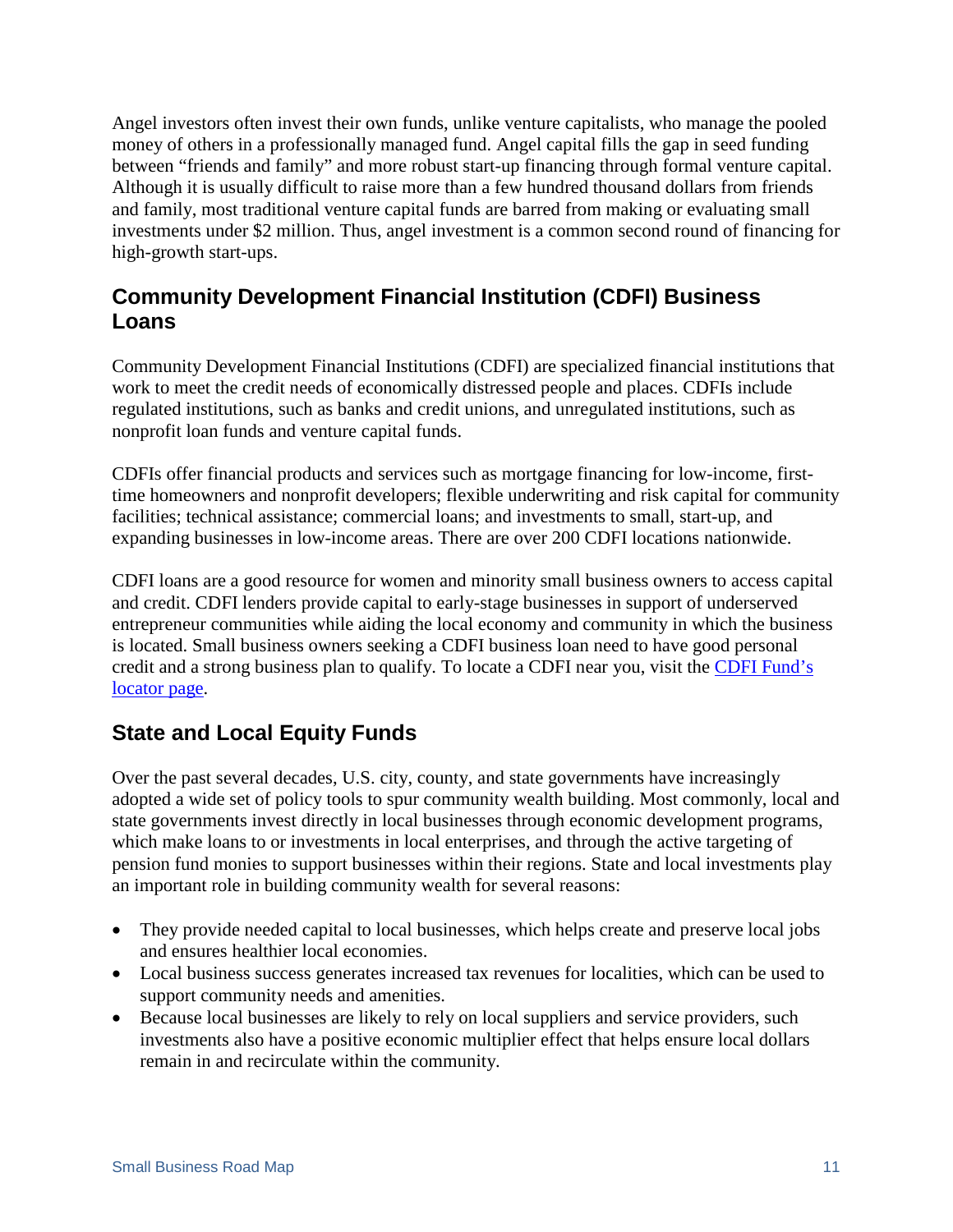• Investing a portion of pension fund investments in area businesses helps local enterprises succeed, in turn generating greater tax revenues that can be used to enhance infrastructure and services.

## <span id="page-13-0"></span>**Government Resources for Small Business Financing**

### <span id="page-13-1"></span>**Small Business Administration Programs**

The SBA supports U.S. small businesses by providing a loan guarantee program, federal contract assistance, business development, and counseling services to help small businesses start, grow, and succeed. The SBA's specialized support programs include the Office of International Trade, Women's Business Outreach Center, the 8(a) Business Development Program, and Veterans Business Outreach Center. The SBA also provides direct disaster assistance loans to victims of natural disasters.

Contact your local [SBA district office](https://www.sba.gov/tools/local-assistance/districtoffices) for more information about SBA programs and services that could assist your business.

#### <span id="page-13-2"></span>**Access to Capital**

The SBA does not lend money to small business owners. The SBA provides a loan guarantee (loan insurance) to a bank or other lending institution, encouraging it to make small business loans. If the bank looks favorably on a business loan application and wants to make the loan but cannot make it for reasons other than poor credit history, the bank may request an SBA guarantee. The SBA does not guarantee a loan to the applicant. The term "SBA loan guarantee" means that the SBA will pay an agreed-upon percentage of the outstanding loan to the bank if the applicant defaults on the loan.

Applicants should approach a bank, not the SBA, with a well-written business plan, financial projections by month for the next 12 months, personal financial statements, a résumé, a lease agreement, and any supporting documentation their bank requires. Bankers typically do not fund 100 percent of any small business's financial needs.

#### <span id="page-13-3"></span>**7(a) Loan Program**

The 7(a) Loan Program is the SBA's primary business loan program. The program provides up to an 85 percent guarantee to a bank for loans up to \$150,000 and 75 percent for loans over \$150,000. It can be used to gain working capital, refinance debt, or to buy a business, real estate, or equipment. The maximum dollar amount of a single or combined 7(a) loan is \$5 million. There is no minimum SBA loan amount.

#### <span id="page-13-4"></span>**SBA CAPLines Program**

The CAPLines program has four SBA line-of-credit products that are designed to provide up to \$5 million to help small businesses meet their short-term and cyclical working capital needs.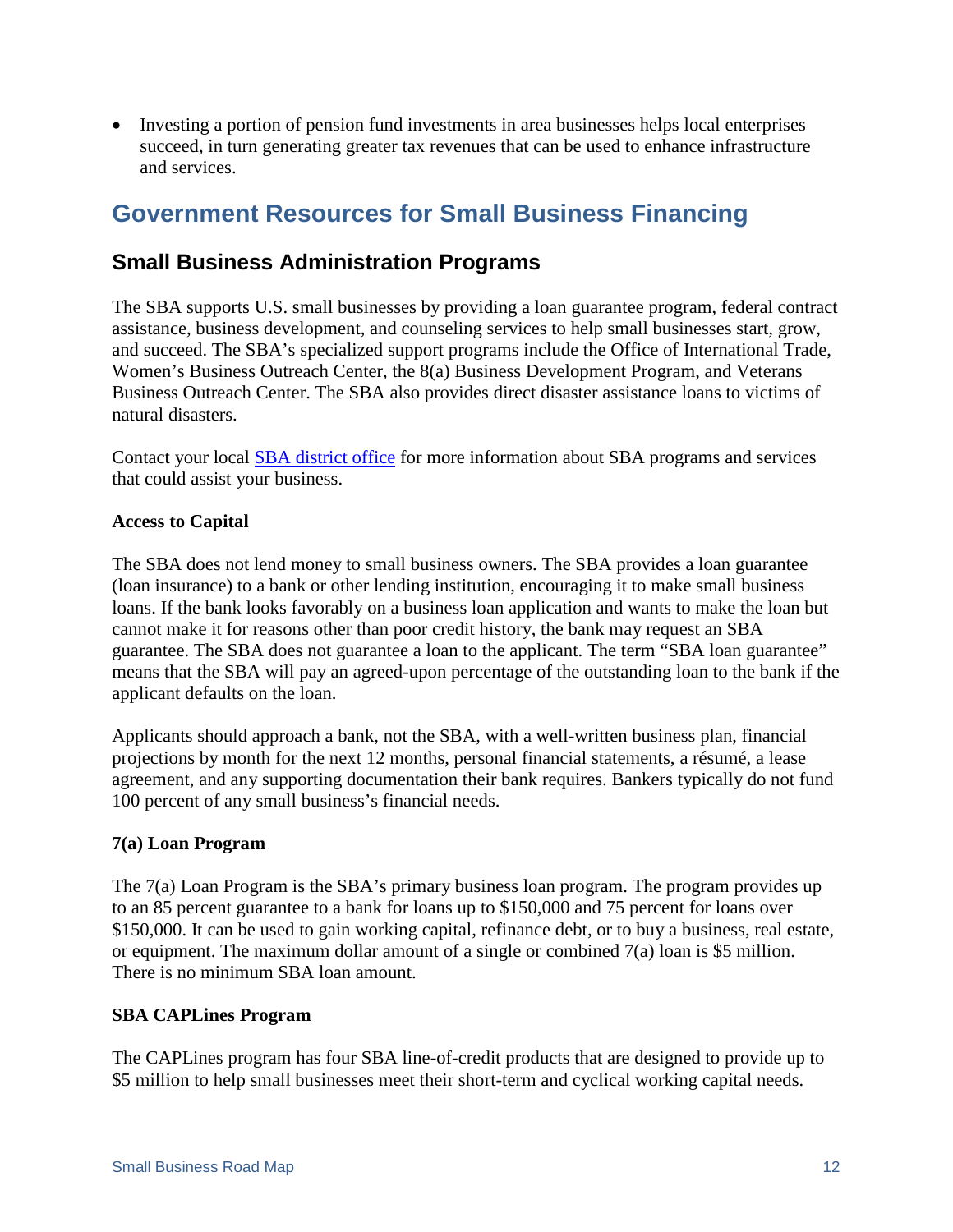- The Contract Loan Program finances the costs associated with contracts, subcontracts, or purchase orders. Proceeds can be disbursed before work begins.
- The Seasonal Line of Credit Program supports buildup of inventory, accounts receivable, or labor and materials above normal usage for seasonal inventory.
- The Builders Line Program provides financing for small contractors or developers to construct or rehabilitate residential or commercial property. Loan maturity is generally three years but can be extended up to five years, if necessary, to facilitate the sale of the property.
- The Working Capital Line Program is a revolving line of credit (up to \$5 million) that provides short-term working capital. These lines of credit are generally used by businesses whose principal asset is inventory.

#### <span id="page-14-0"></span>**SBA Export Loans**

SBA Export Loans are designed to help U.S. small businesses expand their export activities, engage in international transactions, and enter new foreign markets. They are best for businesses engaging in international business and those that want to grow their business in those areas. These loans have no dollar amount limit, and the rates typically fall in the 6 percent to 12 percent range.

#### <span id="page-14-1"></span>**SBA Microloan Program**

Microloans are similar to nonprofit CDFI business loans; they are small amounts of capital used by owners of start-ups and microbusinesses. The SBA Microloan Program is a good resource for businesses looking for loans up to \$50,000. The SBA partners with community-based nonprofit CDFI lenders to make these loans. The maximum term on an SBA microloan is six years, and the average microloan is about  $$13,000$ .<sup>[41](#page-14-3)</sup> The SBA does not guarantee any portion of the loans made under the SBA Microloan Program. For more information on SBA microloans, visit the Microloan Program site [here.](https://www.sba.gov/loans-grants/see-what-sba-offers/sba-loan-programs/microloan-program)

#### <span id="page-14-2"></span>**[SBA Disaster Loans](mailto:disastercustomerservice@sba.gov)**

Disaster loans are the only loan product through which the SBA actually lends money. The direct loan process begins when a state's governor declares a state of emergency due to hurricanes, floods, earthquakes, wildfires, or other disasters, and when the physical damage and emergency response needs exceed the capacity of the state to adequately respond. The governor then sends a request to the President of the United States and asks the President to declare a federal disaster. A federal disaster declaration makes available SBA low-interest direct funding for federal recovery assistance to reach the state's disaster area and affected counties. SBA disaster loans are the primary form of federal assistance for the owners of private property.

The focus of the SBA disaster loan program is to provide financial assistance to help residents recover from disaster losses. SBA disaster loans are designed to cover only uninsured physical damages. Borrowers can use the funds received from the SBA loan to replace or repair their homes, fixtures, personal property, business property, machinery, and inventory. Disaster loans

<span id="page-14-3"></span> <sup>41</sup> Small Business Administration [website.](https://www.sba.gov/loans-grants/see-what-sba-offers/sba-loan-programs/microloan-program)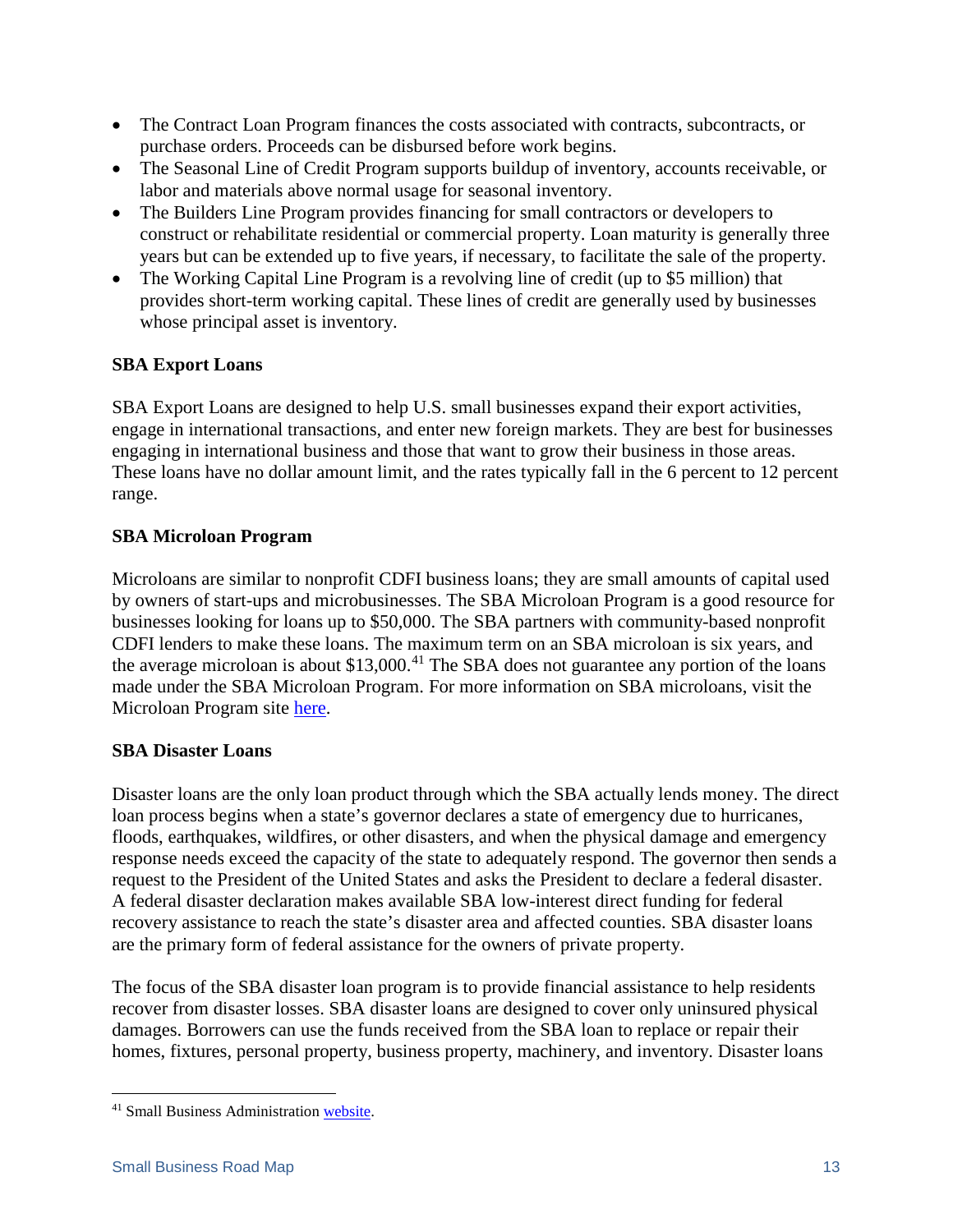can be made to all businesses, nonprofit organizations, homeowners, and renters. All individuals applying for SBA disaster assistance are also encouraged to register with the Federal Emergency Management Agency before applying for SBA assistance by calling 1-800-659-2955 or emailing [disastercustomerservice@sba.gov.](mailto:disastercustomerservice@sba.gov)

#### <span id="page-15-0"></span>**Certified Development Company 504 Loan Program**

The SBA 504 Loan Program combines two loans—one from a lender and one from a certified development company (CDC)—which can be used to buy or finance improvements in owneroccupied commercial real estate, land, and other assets, like long-term capital equipment. The bank lends 50 percent and the CDC lends up to 40 percent. The remaining 10 percent of the project's costs come from the applicant, typically in the form of a cash down payment. CDC/SBA 504 loans require that the business occupy at least 51 percent of the commercial real estate.

### <span id="page-15-1"></span>**USDA Rural Development Business and Industry Loan Guarantee Program**

The U.S. Department of Agriculture's (USDA) Rural Development Business and Industry Loan Guarantee Program operates more than 50 financial assistance programs that address a variety of rural economic needs. The program can be used by federal or state-chartered banks, savings and loans, farm credit banks, and credit unions. The program focuses on improving the economic health of rural communities by increasing access to business capital through loan guarantees that encourage lenders to provide financing for businesses in eligible rural areas. This program provides guarantees up to 80 percent of loans of \$5 million or less, 70 percent on loans between \$5 million and \$10 million, and 60 percent on loans exceeding \$10 million, up to \$25 million.

Loan proceeds may be used for business conversion, enlargement, repair, modernization, or development; the purchase and development of land, easements, rights-of-way, buildings, or facilities; the purchase of equipment, leasehold improvements, machinery, supplies, and inventory; debt refinancing when refinancing improves cash flow; and business and industrial acquisitions when the loan will create or save jobs. The programs assist rural businesses, housing, and utilities. Review descriptions of all the loan guarantee programs under the [Business](https://www.rd.usda.gov/programs-services/business-industry-loan-guarantees)  [and Industry Loan Guarantee Program](https://www.rd.usda.gov/programs-services/business-industry-loan-guarantees) on the USDA site.

### <span id="page-15-2"></span>**Minority Business Development Agency**

The [Minority Business Development Agency](https://www.mbda.gov/) (MBDA) promotes the growth of minority-owned business through the mobilization and advancement of public and private sector programs, policy, and research.

• **Access to capital:** The MBDA recognizes that access to capital plays a major role in the success or failure of any business. The MBDA also recognizes that minority-owned businesses face the same struggles regarding gaining capital they faced in 1969 when the MBDA was established. To aid minority-owned businesses in accessing capital, the MBDA provides services such as commercial banking, bonding assistance, and financial analysis.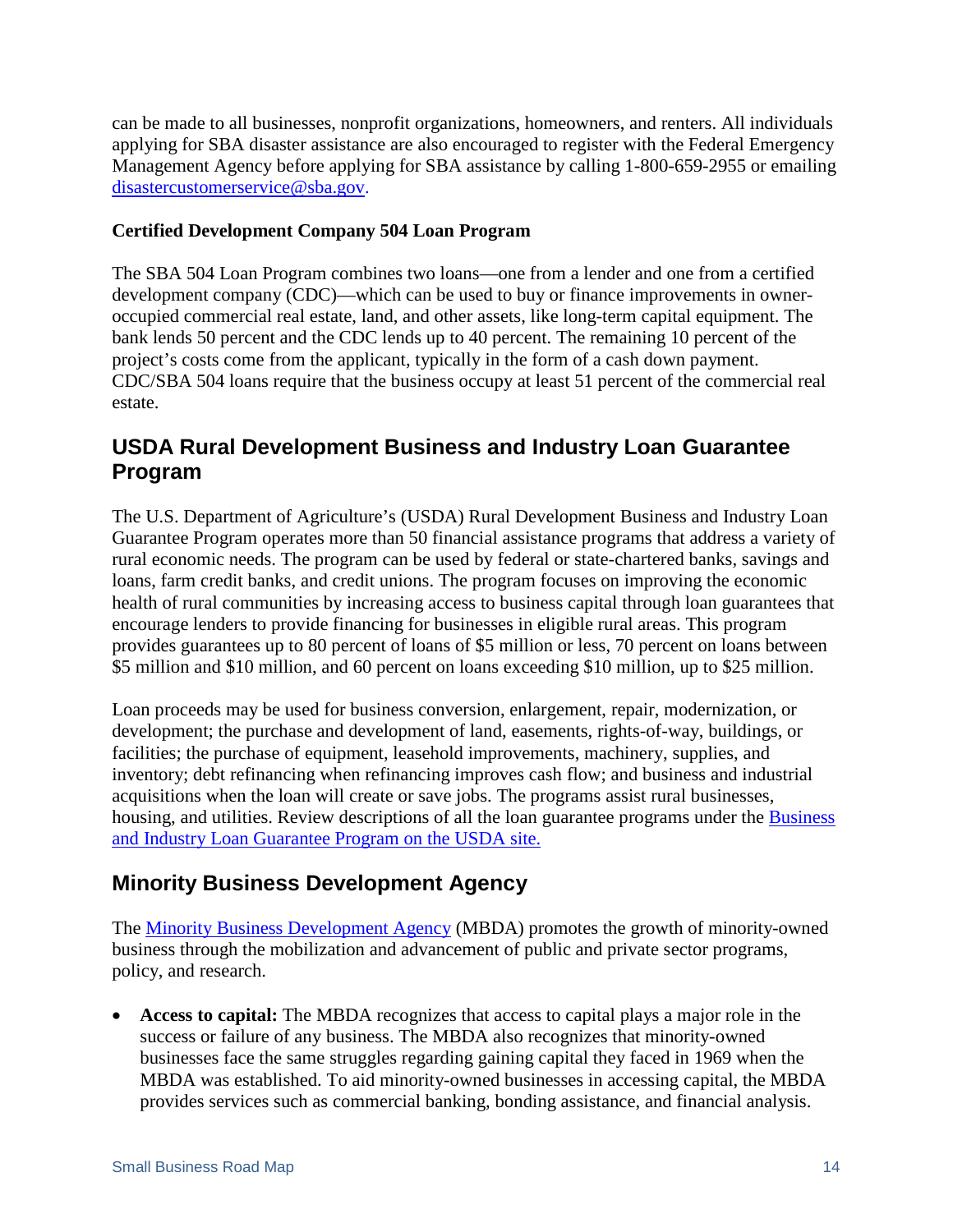- **Access to contracts:** The MBDA provides procurement assistance to create opportunities for minority-owned businesses to conduct business with private corporations as well as federal, state, and local governments. The assistance includes proposal preparation, contractor registration, and solicitation analysis.
- **Access to global markets:** One major MBDA initiative is to provide minority-owned businesses with global opportunities to conduct business. The MBDA provides market research, competitor analysis, sales forecasting, and international business planning.
- **Export centers:** The MBDA has several [export centers](https://www.mbda.gov/businesscenters#3/34.05/-111.95) located across the United States. These export centers provide coaching and consulting services geared toward giving minority-owned businesses the chance to maximize both international and domestic opportunities. Export centers assist with export development, technical assistance and training, and estimating or performing cost analysis.

#### <span id="page-16-0"></span>**MBDA Education, Research, and Information**

#### • **Advanced Manufacturing Centers**

The MBDA has several Advanced Manufacturing Centers located across the United States. The Advanced Manufacturing Centers' aim to increase the production of "Made in America" products to be sold internationally and domestically. Services provided at these centers include strategic business consulting, access to markets, and global business development.

#### • **Advocacy and Outreach**

The MBDA is committed to the growth and success of minority-owned businesses. The MBDA hosts several events, including conferences and workshops, throughout the country to aid minority-owned businesses. The MBDA focuses on creating wealth within minority communities by creating opportunities for minority-owned businesses to stay competitive in the ever-changing global and domestic economy. With business centers located nationwide in areas with high concentrations of minorities, the MBDA provides services that help increase the wealth in those communities.

#### • **Technology Transfer and Innovation**

The MBDA has created the Inclusive Innovation Initiative to increase the participation of minority-serving institutions and minority business enterprises (MBE). As the leading federal technology transfer clearinghouse for people of color, the MBDA focuses on expanding opportunities for MBEs engaging in developing innovative solutions for today's top industries.

## **Other Resources for Small Business Owners**

### **Factoring and Merchant Cash Advance**

Factoring and merchant cash advance can be alternatives to small business loans. Factoring is a type of financing in which a business sells its accounts receivable invoices to a third party at a discount. The basic process is simple: a business sells its outstanding invoices to a factoring company that will pay a lump sum, usually between 70 percent and 90 percent of the invoice total. The company can use the money immediately for working capital. In merchant cash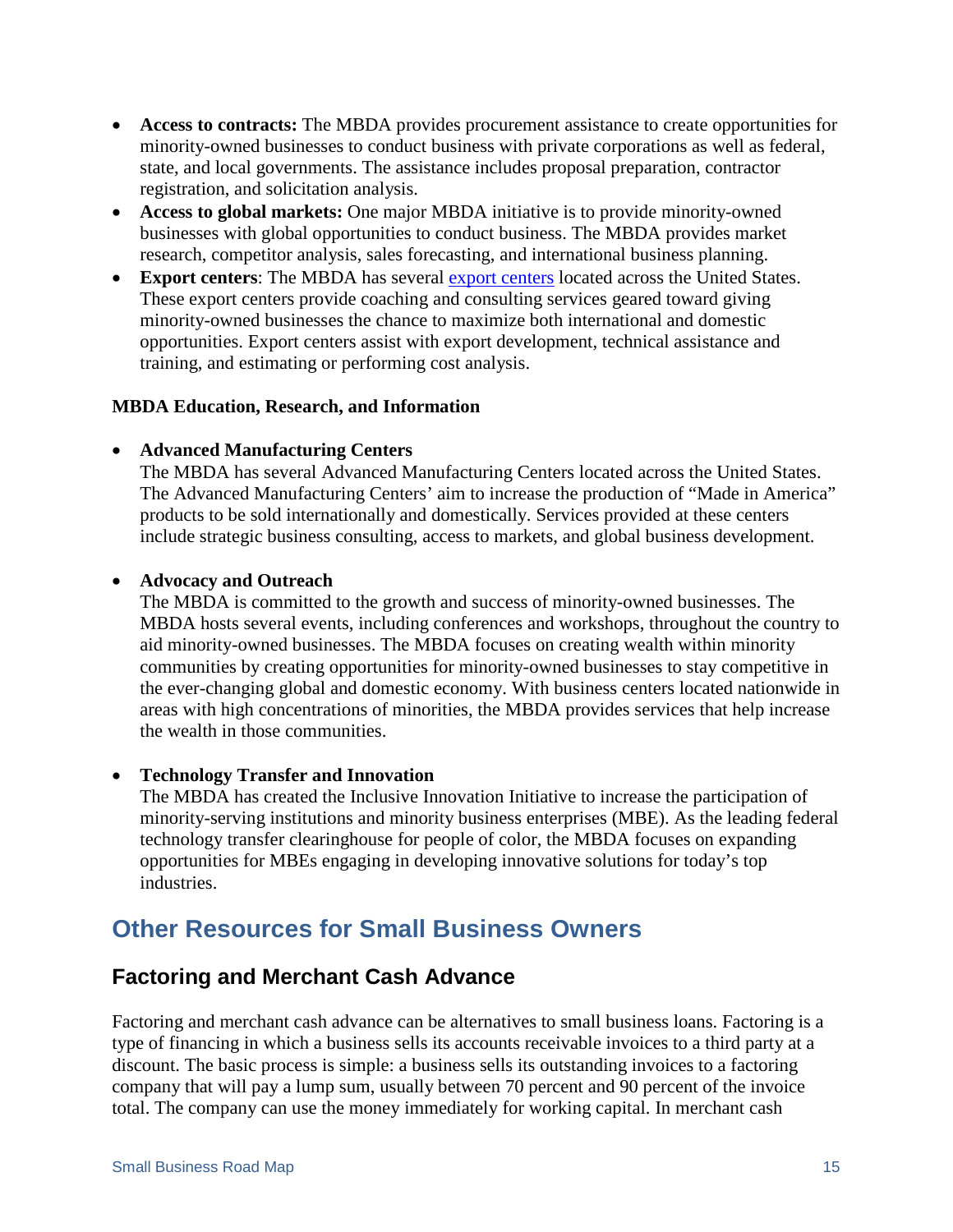advance, funds are advanced on future sales. Payments can be based on a percentage of future receipts or by remitting fixed payments. The payments are typically made on a daily or weekly basis, along with applicable fees, that continue until the advance is paid in full. Business owners are encouraged to consider the pros and cons of invoice factoring and merchant cash advance to understand if these kinds of transactions are right for their business.

## **Small Business Borrowers' Bill of Rights**

Innovation is creating faster and easier ways to borrow and expanding access to credit in communities that have historically been underserved. However, with an increasing array of financial service providers and products, irresponsible practices may grow as well. And, as discussed in the May 2016 Treasury report on marketplace lending, small business applicants will likely benefit from enhanced disclosures and other safeguards.

To promote responsible practices and combat abusive practices in small business lending, a coalition of for-profit and nonprofit lenders, brokers, and small business advocates created the Small Business Borrowers' Bill of Rights,<sup>[42](#page-17-1)</sup> a cross-sector consensus on the rights that small business owners deserve and what lenders and brokers can do to uphold those rights. Since the creation of the Small Business Borrowers' Bill of Rights, nearly 60 small business lenders and brokers have committed to uphold these rights, and nearly 50 advocacy and support organizations have endorsed them.

The Small Business Borrowers' Bill of Rights includes the right to transparent pricing and terms, non-abusive practices, responsible underwriting, fair treatment, inclusive credit access, and fair collection practices. To learn more about the Bill of Rights, visit the Small Business Borrowers' Bill of Rights [website.](http://www.borrowersbillofrights.org/)

## <span id="page-17-0"></span>**Impact and Closing**

Small businesses are an important part of America's economy. Small businesses and minorityowned enterprises often have difficulty accessing the necessary capital to maintain and expand operations. Banks and other lenders can fill this gap for small businesses through innovative approaches and financial products that serve the needs of small business owners.

Small business lending provides banks and other lenders an opportunity to increase the supply of capital available to small businesses, in turn allowing them to grow and create new jobs where they are needed. Access to capital allows small businesses to purchase inventory, cover operational costs, or provide money for expansion. More importantly, small business lending presents a great opportunity for banks and other lenders to safely and soundly invest in the nation's economy.

Small businesses come in many sizes and their needs vary. They provide everyday goods and services for people who live in major metropolitan areas and small rural communities across the country. Every investment and loan made to a small business helps to stabilize communities

<span id="page-17-1"></span><sup>&</sup>lt;sup>42</sup> The Small Business Borrowers' Bill of Rights is an industry practice, not a regulatory requirement or rule.